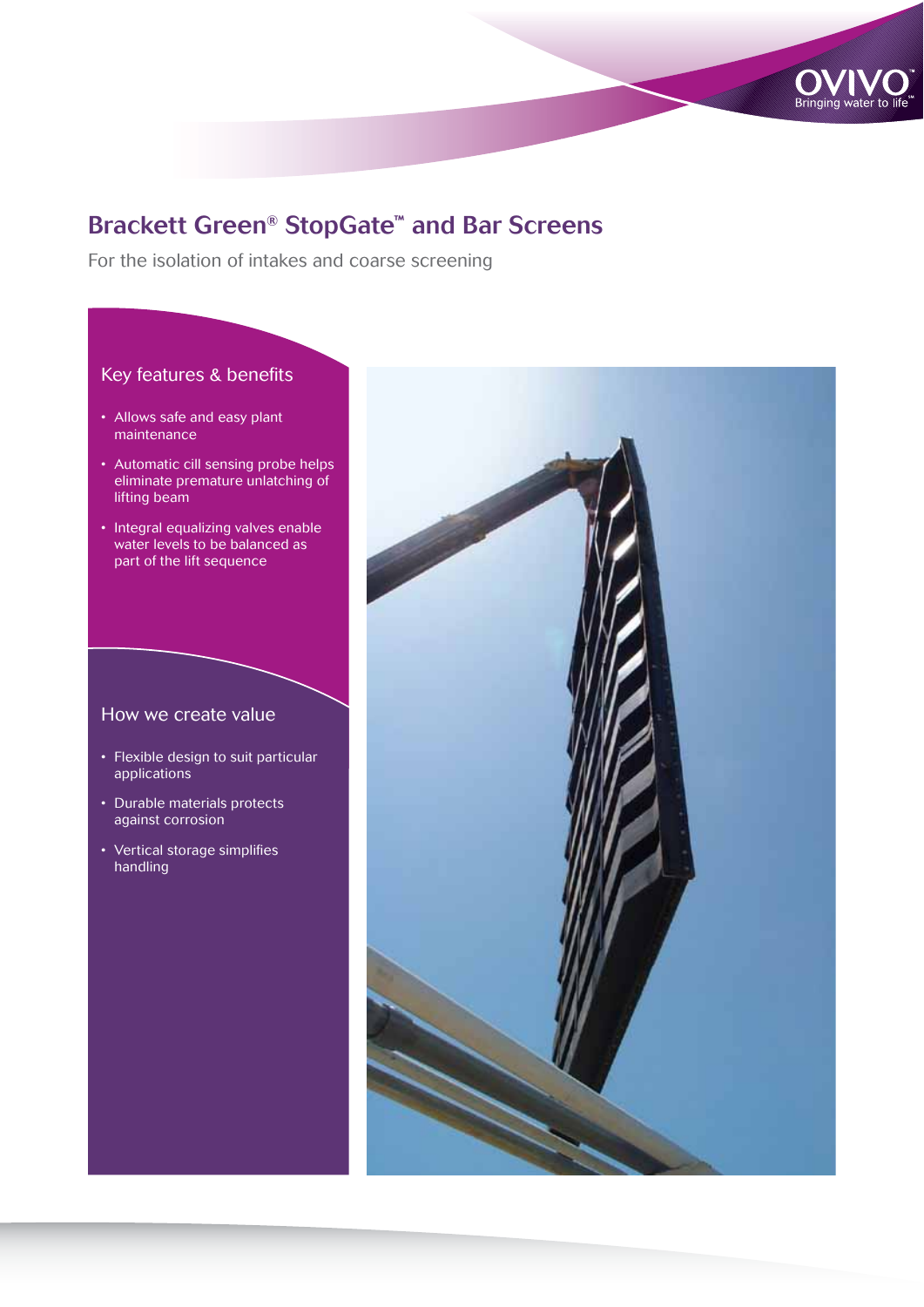# Brackett Green® StopGate™ and Bar Screens

## StopGate™ Modules

Carrying out maintenance on equipment downstream from a cooling water inlet is essential for ensuring reliable operation of the intake system. The StopGate™ solution, designed by Ovivo's experienced engineers, provides a means to isolate flow streams, thereby ensuring a safe and dry access for routine maintenance on downstream screening equipment and pump intakes.

The modular, welded carbon steel StopGate module is coated with an epoxy paint finish suitable for use in either a marine or fresh water. This is supplemented by sacrificial anode cathodic protection for seawater applications. Ovivo can also supply StopGate modules completely fabricated in stainless steel. Each StopGate module is fitted with neoprene edge seals and are available for either single or dual direction sealing.

The StopGate module is normally designed for installation at the bottom of the intake channel, with a civil work apron wall extending up from the top of the opening at deck level. However, the modular construction of the gates also makes it possible to locate one module above the other so it extends above the highest water level. This arrangement removes the need for a concrete apron wall.

A cill sensing device is incorporated in the StopGate technology to facilitate the automatic release and recovery by the lifting beam when the StopGate module is being positioned at the channel invert or storage location.

The StopGate modules are generally designed for installation in still water conditions, although alternative designs incorporating heavy duty rollers on the edges of the gates are available when the StopGate module is required to be operated in flowing or non-balanced water conditions.

Widely used on cooling water intakes, StopGate™ modules are designed to provide temporary channel isolation enabling the chamber to be dewatered thereby allowing safe access for inspection and maintenance of the equipment and civil works located downstream.





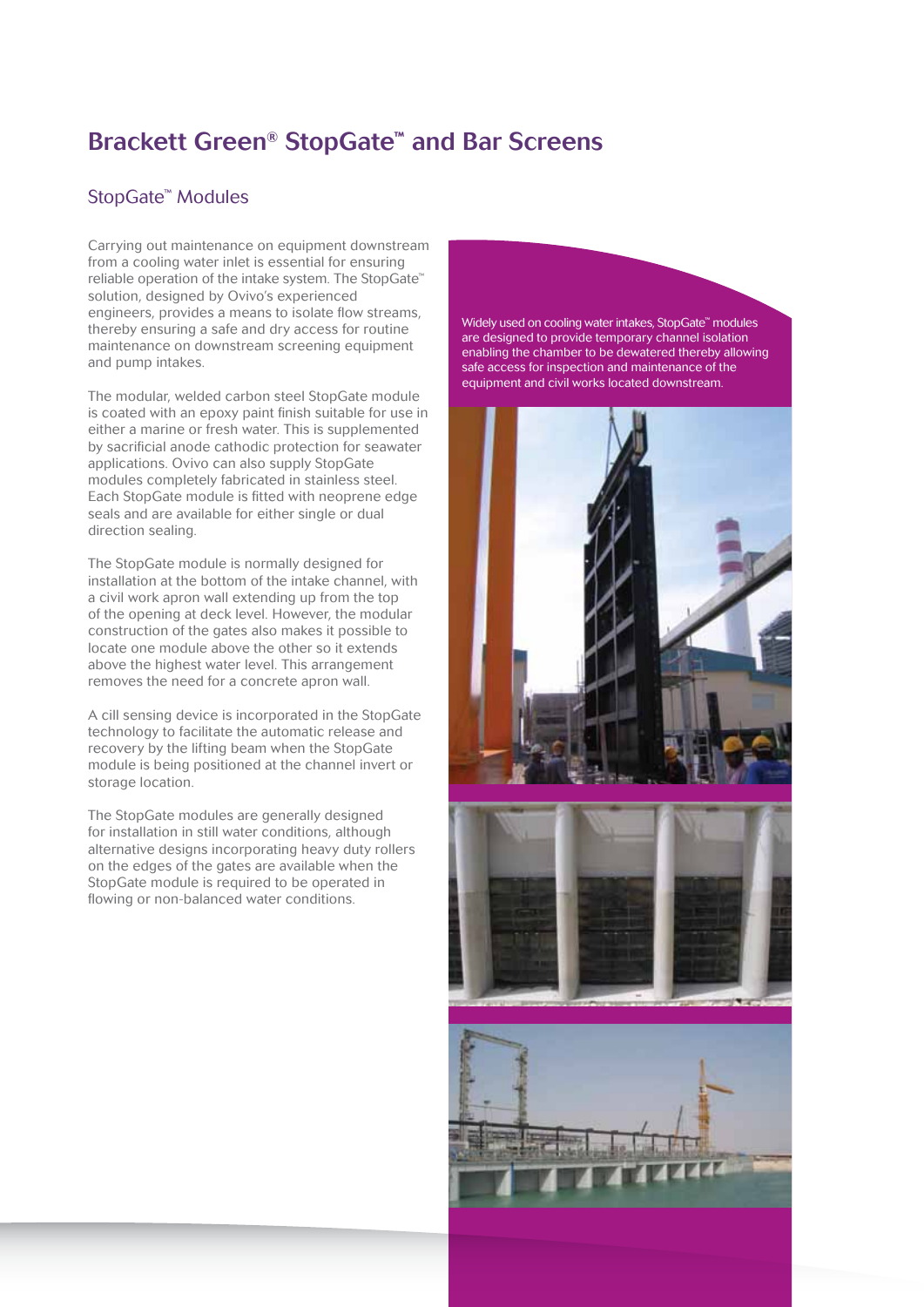

# Application

Installation of the StopGate modules enable the selected channel to be isolated and dewatered allowing the equipment located downstream to be inspected and maintained. Careful planning of a multi-screen installation minimizes the number of gates required. Care should be taken to standardize the StopGate sizes wherever possible, so as to enable a minimum unit number to be used at various locations on the installation.

### Guides

When installed in the chamber the StopGate module is located within stainless steel guides embedded in the civil structure. These guides, together with the cill and lintel also provide a sealing face for the neoprene seals. The guides, cill and lintel comprise of stainless steel angle sections fitted with studs and adjusting nuts. During construction anchor plates are provided for casting into the first stage concrete. The guide studs are then welded to the anchor plates and adjusted to accurately align the guides, cill and lintel prior to grouting.

#### Valves

The StopGate modules are normally fitted with equalizing valves, enabling the isolated chamber to be flooded prior to gate removal. After engagement of the lifting beam, the initial lift opens the valves without raising the gate. This allows the water to pass through each module, equalizing the pressure on both sides. The gate can be easily removed once equalization is achieved.

## Lifting beam

Ovivo provide a purpose designed lifting beam for installation and recovery of the StopGate modules. The ends of the lifting beam are fitted with guide blocks: these locate in the guides and align it with the StopGate lifting points. Lifting hooks are linked and connected to a pivot weight assembly, which determines the open or closed bias. Operation of the assembly causes the beam to automatically engage or disengage with the gate during raising and lowering operations. An interlock is incorporated in the lifting beam to prevent it disengaging from the StopGate module until the cill sensing device operates.

#### Storage rack

When the gates are not in use it is advisable to store them vertically. This simplifies handling and minimizes the risk of seal damage. Ovivo can offer various storage options based on either a rack or pit arrangement.